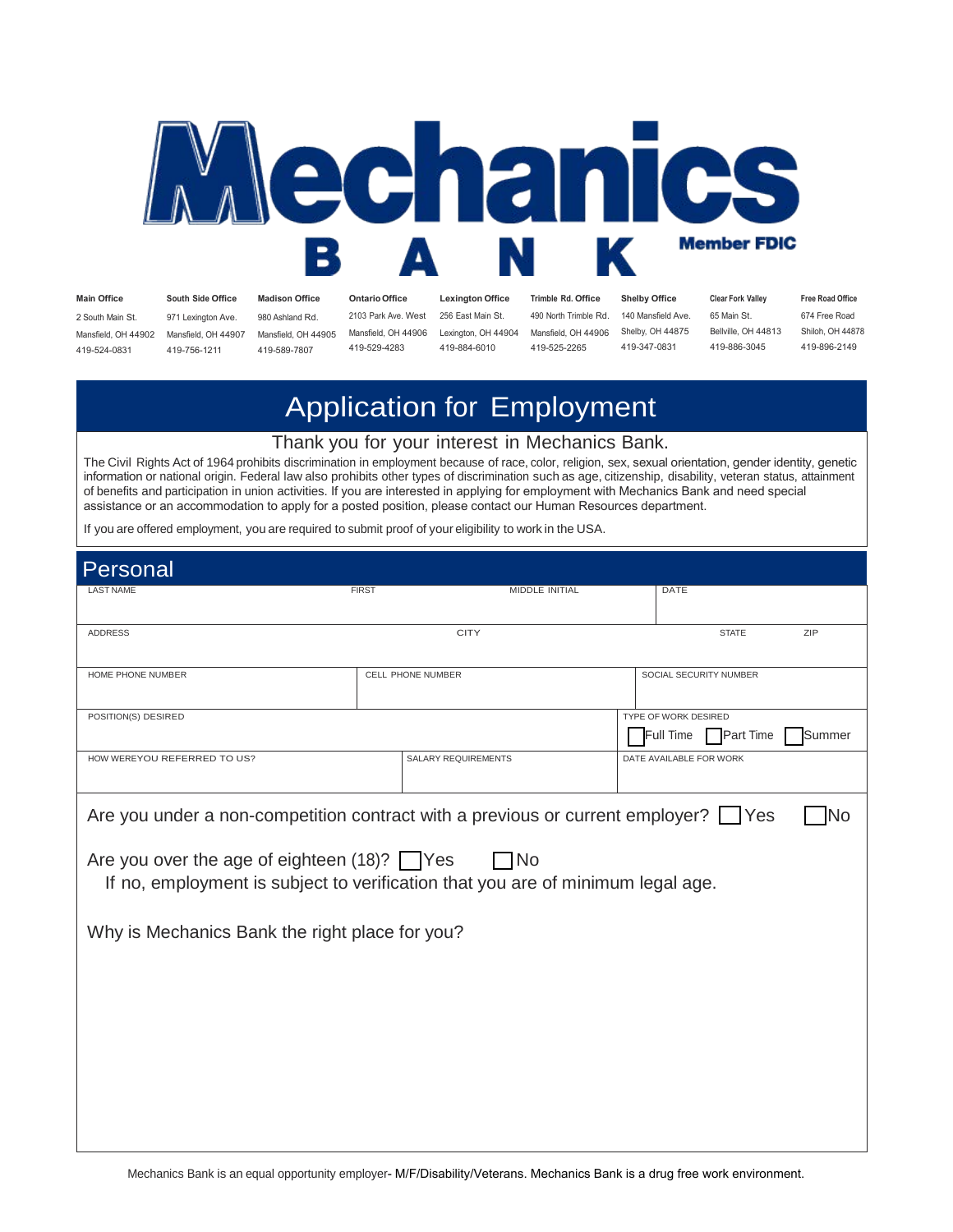# Employment History

List below present and past employment, beginning with your most recent.

| Name and Address of company<br>and Type of Business                                              | From      | To                 | Hourly | Describe the work you did and your |
|--------------------------------------------------------------------------------------------------|-----------|--------------------|--------|------------------------------------|
|                                                                                                  | Mo/yr     | Mo/yr              | Rate   | reason for leaving:                |
|                                                                                                  |           |                    |        |                                    |
|                                                                                                  | Job Title |                    |        |                                    |
|                                                                                                  |           |                    |        |                                    |
| Phone                                                                                            |           |                    |        |                                    |
| May we contact this employer concerning<br>your prior work experience?<br>Yes <sup></sup><br>No  |           | Name of Supervisor |        |                                    |
| Name and Address of company                                                                      | From      | To                 | Hourly | Describe the work you did and your |
| and Type of Business                                                                             | Mo/yr     | Mo/yr              | Rate   | reason for leaving:                |
|                                                                                                  |           |                    |        |                                    |
|                                                                                                  | Job Title |                    |        |                                    |
|                                                                                                  |           |                    |        |                                    |
| Phone                                                                                            |           |                    |        |                                    |
| May we contact this employer concerning<br>your prior work experience?<br>Yes<br>No              |           | Name of Supervisor |        |                                    |
| Name and Address of company                                                                      | From      | To                 | Hourly | Describe the work you did and your |
| and Type of Business                                                                             | Mo/yr     | Mo/yr              | Rate   | reason for leaving:                |
|                                                                                                  |           |                    |        |                                    |
|                                                                                                  | Job Title |                    |        |                                    |
|                                                                                                  |           |                    |        |                                    |
| Phone                                                                                            |           |                    |        |                                    |
| May we contact this employer concerning<br>your prior work experience?<br>Yes<br><b>No</b>       |           | Name of Supervisor |        |                                    |
| Name and Address of company                                                                      | From      | To                 | Hourly | Describe the work you did and your |
| and Type of Business                                                                             | Mo/yr     | Mo/yr              | Rate   | reason for leaving:                |
|                                                                                                  |           |                    |        |                                    |
|                                                                                                  | Job Title |                    |        |                                    |
|                                                                                                  |           |                    |        |                                    |
| Phone                                                                                            |           |                    |        |                                    |
| May we contact this employer concerning<br>your prior work experience?<br>Yes<br>No <sup>2</sup> |           | Name of Supervisor |        |                                    |

Are there any other job related experiences, skills or qualifications which would be of special benefit in

the job for which you are applying?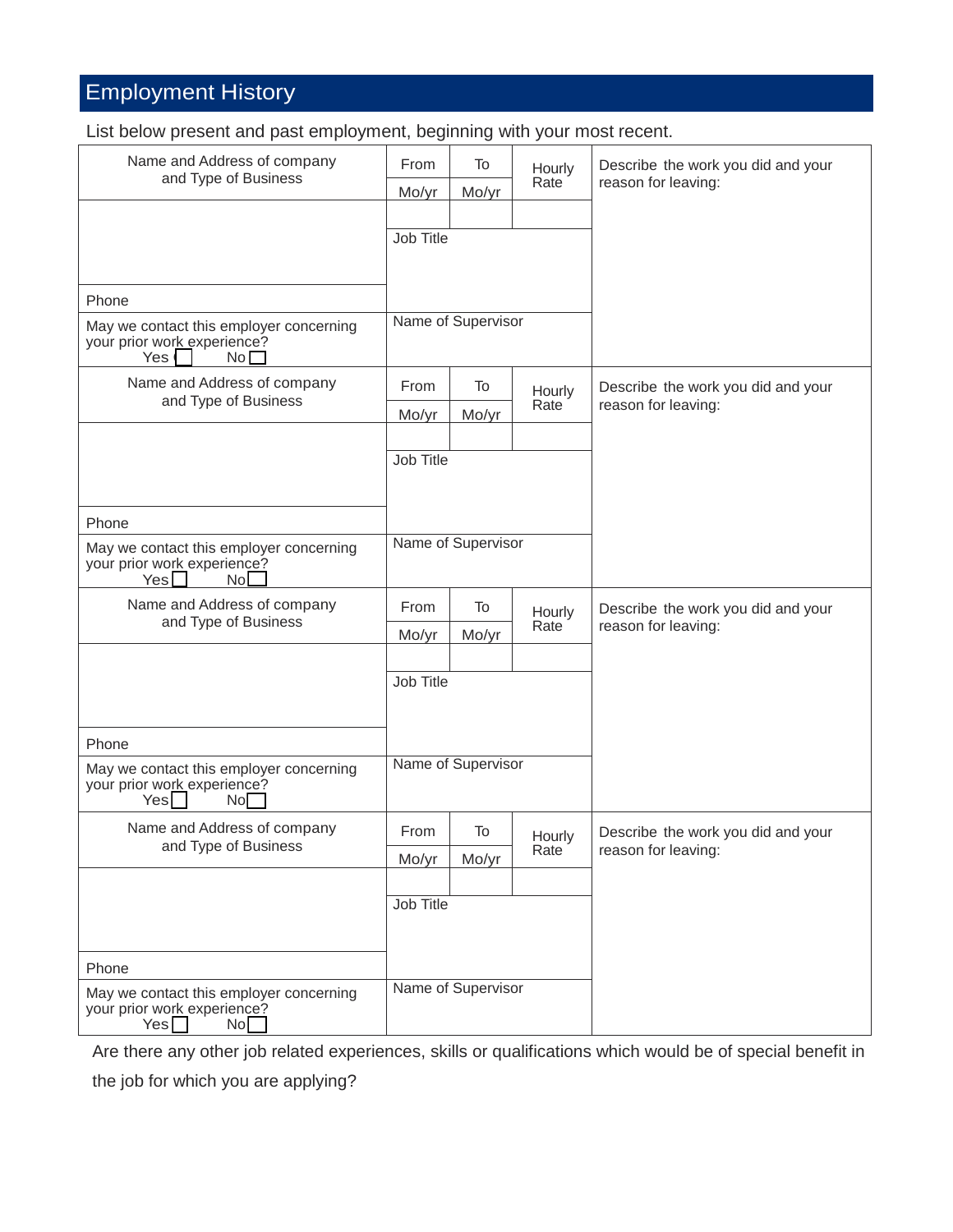| <b>Education</b> |                               |                 |                        |                            |                              |
|------------------|-------------------------------|-----------------|------------------------|----------------------------|------------------------------|
| School           | Name and Address<br>of School | Course of Study | Last year<br>completed | Did you<br>Graduate?       | List<br>diploma or<br>degree |
| High<br>School   |                               |                 |                        | <b>Yes</b><br>TNo          |                              |
| College          |                               |                 |                        | $\bigcap$ Yes<br>$\neg$ No |                              |
| Other            |                               |                 |                        | Yes<br><b>No</b>           |                              |

## Personal References

The references listed below should not be relatives or appear in the Employment History section of this application.

| 1. | Occupation______________________     |  |
|----|--------------------------------------|--|
|    |                                      |  |
| 2. | Occupation________________________   |  |
|    |                                      |  |
| 3. | Occupation <b>CONTENTING CONTENT</b> |  |
|    | Phone____________________            |  |
|    |                                      |  |

### **Other**

What activities are you involved in which serve the community in which you live? List any offices held.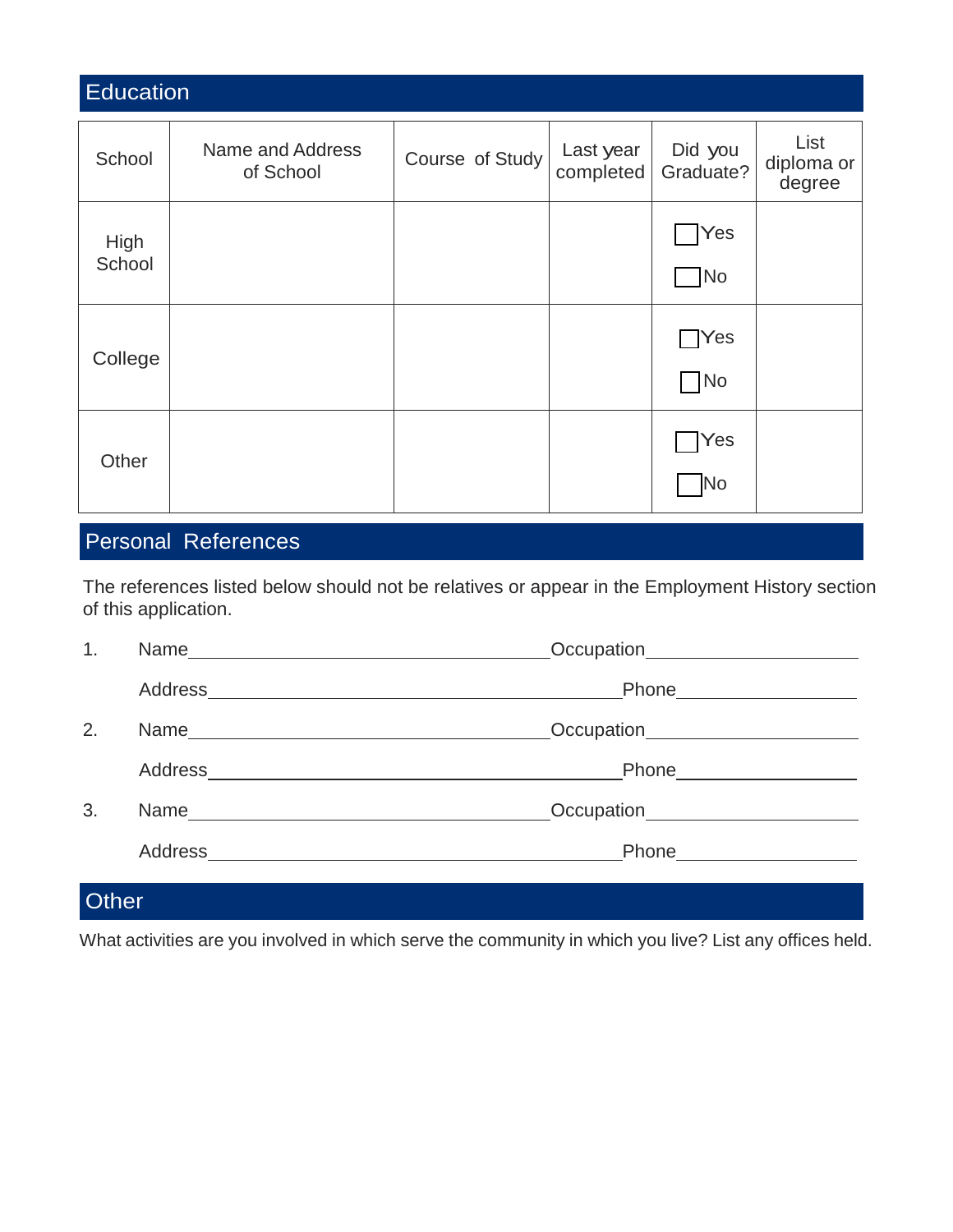By signing below i am giving Mechanics Bank permission to contact the employers listed under Employment History as indicated and the people listed under Personal References.

**Signed** 

#### Please read and sign below

The facts set forth in my application for employment are true and complete. i understand that if employed, any false statement on this application may result in my dismissal. i further understand that this application is not, and is not intended to be, a contract of employment, nor does this application obligate the employer in any way if the employer decides to employ me. i understand and agree that my employment would be at will and can be terminated by either party with or without notice, at any time, for any reason or no reason. No one other than an officer of Mechanics Bank has any authority to enter into any agreement for employment for any specified period of time or to make any agreement contrary to the foregoing.

Signature date

 $\mathcal{L}=\mathcal{L}$ 

Mechanics Bank is an equal opportunity employer - M/F/Disability/Veterans. Mechanics Bank is a drug free work environment.

Office Use Only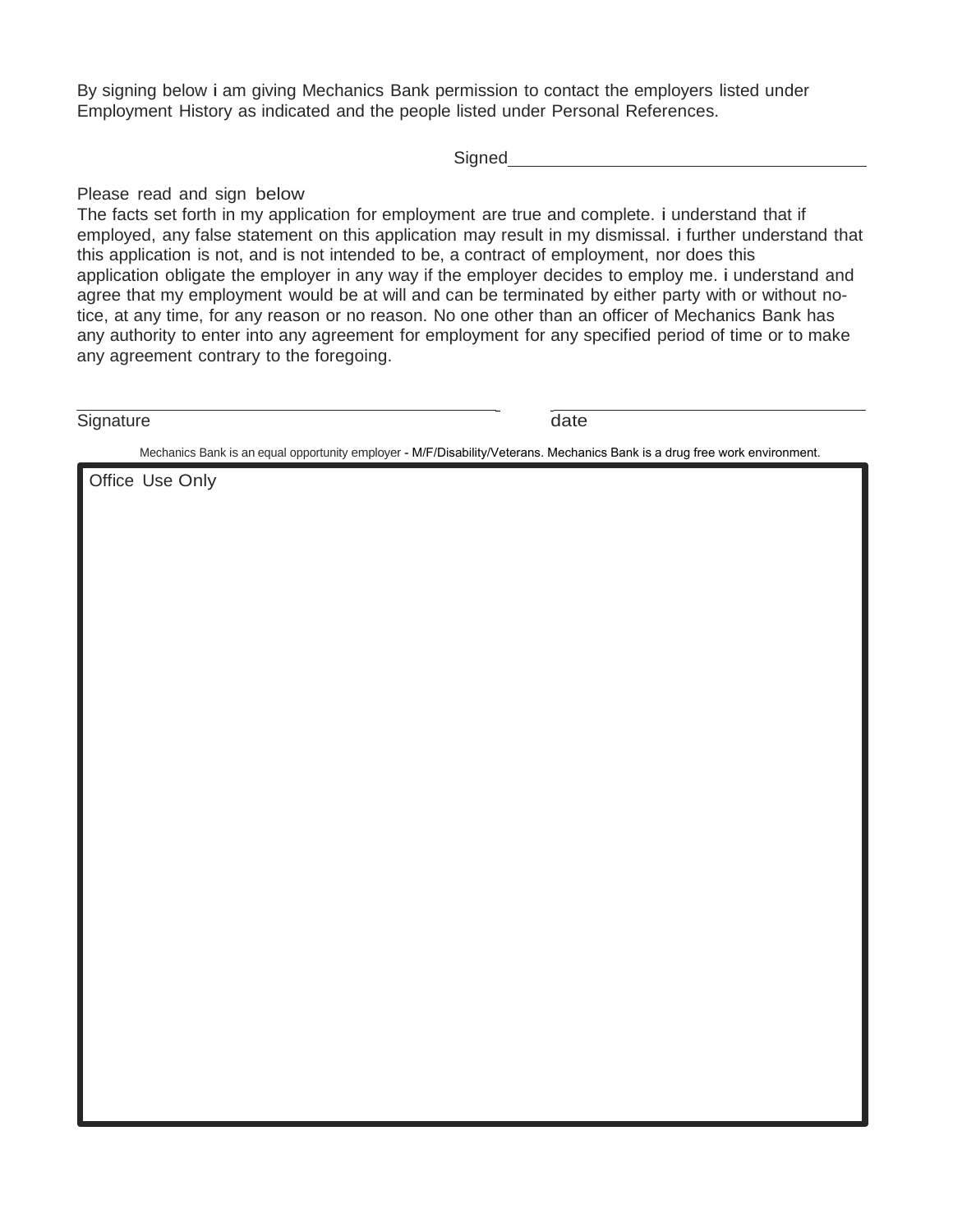### **APPLICANT INFORMATION FORM**

Dear Applicant:

In order for us to meet federal recordkeeping requirements, we request that you answer the following personal questions. This information is voluntary and refusal to provide it will not result in any adverse treatment. This information will not be used for any purpose in the employee selection process. If you have any questions about this form, please do not hesitate to ask to speak to a representative of the Human Resources Department.

#### PLEASE PRINT

| 1. Positioned desired |      | Date   |
|-----------------------|------|--------|
| 2. Full name          |      |        |
| 3. Sex (check one)    | Male | Female |

4. Ethnicity origin

Are you Hispanic or Latino? (Hispanic or Latino is defined as a person of Cuban, Mexican, Puerto Rican, South or Central American or other Spanish culture or origin, regardless of race.)

| S<br>п |
|--------|
|        |

Continue with question 5 **only** if you answered "**no**" to question 4.

5. Race and ethnic origin (check one)

White (not Hispanic origin) – persons having origins in any of the original peoples of North Africa, Europe, or the Middle East

[ ] Black/African American – persons having origins in any of the Black racial groups of Africa

[ ] Asian – persons having origins in any of the original peoples of the Far East, Southern Asia or the Indian subcontinent including, for example, Cambodia, China India, Japan, Korea, Malaysia, Pakistan, the Philippine Islands, Thailand, and Vietnam

Native Hawaiian or other Pacific Islander – persons having origins in any of the original peoples of Hawaii, Guam, Samoa, or other Pacific islands

American Indian or Alaskan Native – persons having origins in any of the original peoples of North and South America (including Central America) who maintain tribal affiliation or community attachment

[ ] Two or more races – persons who identify with more than one of the above five races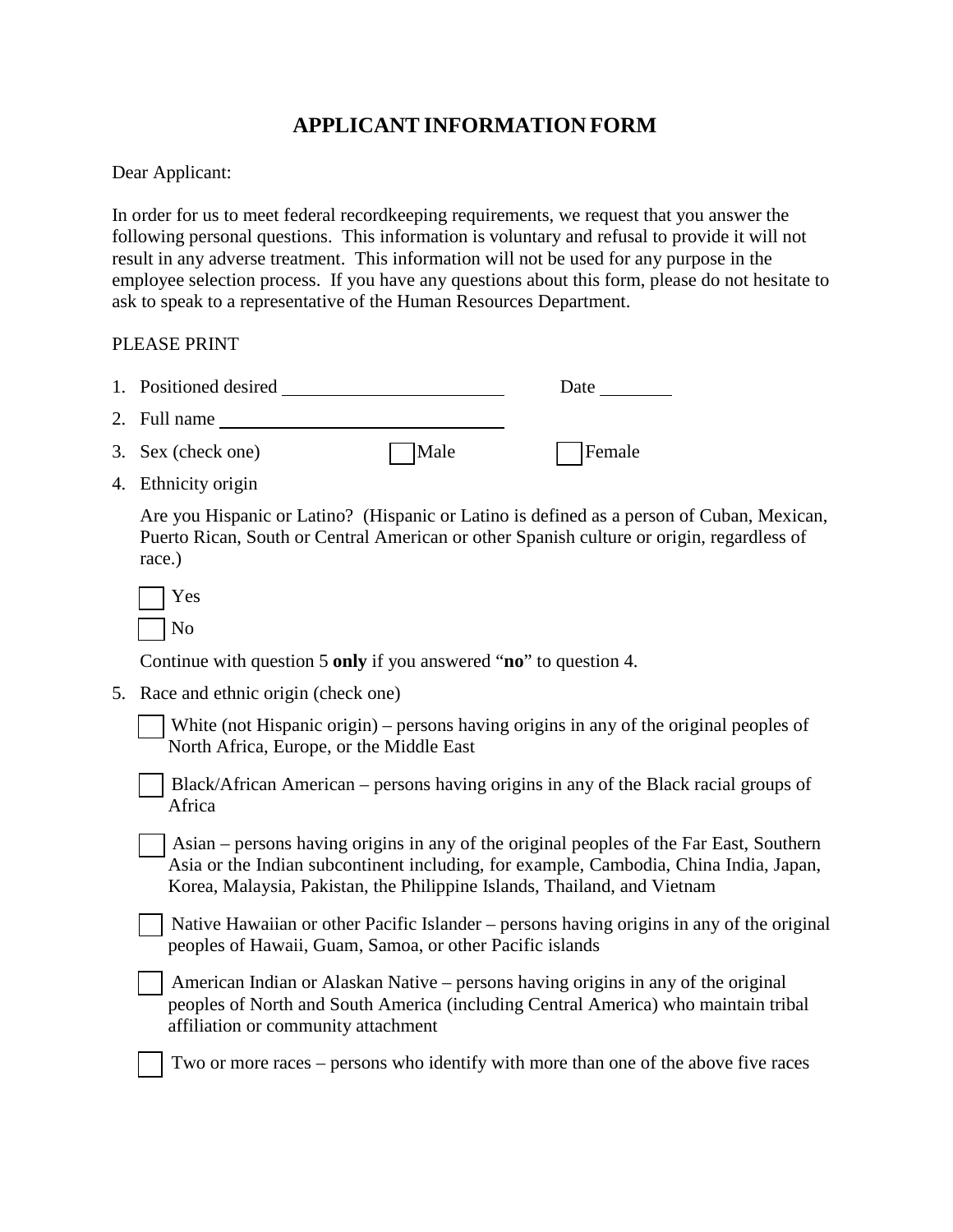#### **DISCLOSURE AND AUTHORIZATION TO OBTAIN CONSUMER REPORTS**

I authorize Mechanics Bank (Mechanics) to obtain credit reports, consumer reports and/or criminal background checks for employment purposes. I understand and agree that background inquires may be requested by or on behalf of Mechanics that may include, but are not limited to, credit reports and information as to my character, general reputation, personal characteristics, mode of living, and work habits, including oral assessments of my job performance, experiences and abilities, and reasons for termination of past employment. Furthermore, I understand and agree that Mechanics may request information from various federal, state, and public or private entities concerning my past activities relating to my criminal and civil records, motor vehicle records, credit records, employment and education records, social security records, references, drug test results, and copies of prior personnel files. Additionally, the information contained in an investigative consumer report may also be obtained through personal interviews of references, co-workers, current or former employers, or other personal acquaintances. Any information contained in any consumer report may be taken into consideration in evaluating my suitability for employment, promotion, reassignment, or retention.

I understand that Mechanics will provide me with a copy of any consumer report obtained on me if the information contained in such report is used in making an adverse decision regarding my employment with and/or application for employment with Mechanics. I further understand that such report will be made available to me prior to any such decision being made, along with the name and address of the reporting agency that produced the report.

I acknowledge that a photocopy or facsimile copy of this authorization shall be effective as the original. This authorization is valid for all federal, state, county and local agencies and authorities and any public or private entity or organization. This authorization will remain in force until I specifically revoke it in writing. If this authorization is revoked, I acknowledge that I may not be eligible for employment in certain positions at Mechanics and that I may be terminated or reassigned to a different position at Mechanics' sole discretion. Accordingly, by signing below, I am authorizing Mechanics to obtain credit reports, consumer reports, and investigative consumer reports for employment and other purposes prior to my employment, at any time during my employment upon prior notice, or during any litigation resulting from my employment.

The following is my complete and legal name, and all information is true and correct to the best of my knowledge.

| Last name: $\frac{1}{\sqrt{1-\frac{1}{2}} \cdot \frac{1}{2}}$ |  |                                  |  |  |  |
|---------------------------------------------------------------|--|----------------------------------|--|--|--|
|                                                               |  |                                  |  |  |  |
|                                                               |  |                                  |  |  |  |
|                                                               |  | State: <u>Contract Zip</u> code: |  |  |  |
|                                                               |  | Date:                            |  |  |  |

This disclosure and authorization is given pursuant to the Fair Credit Reporting Act, 15 U.S.C. 1681b (b) (2).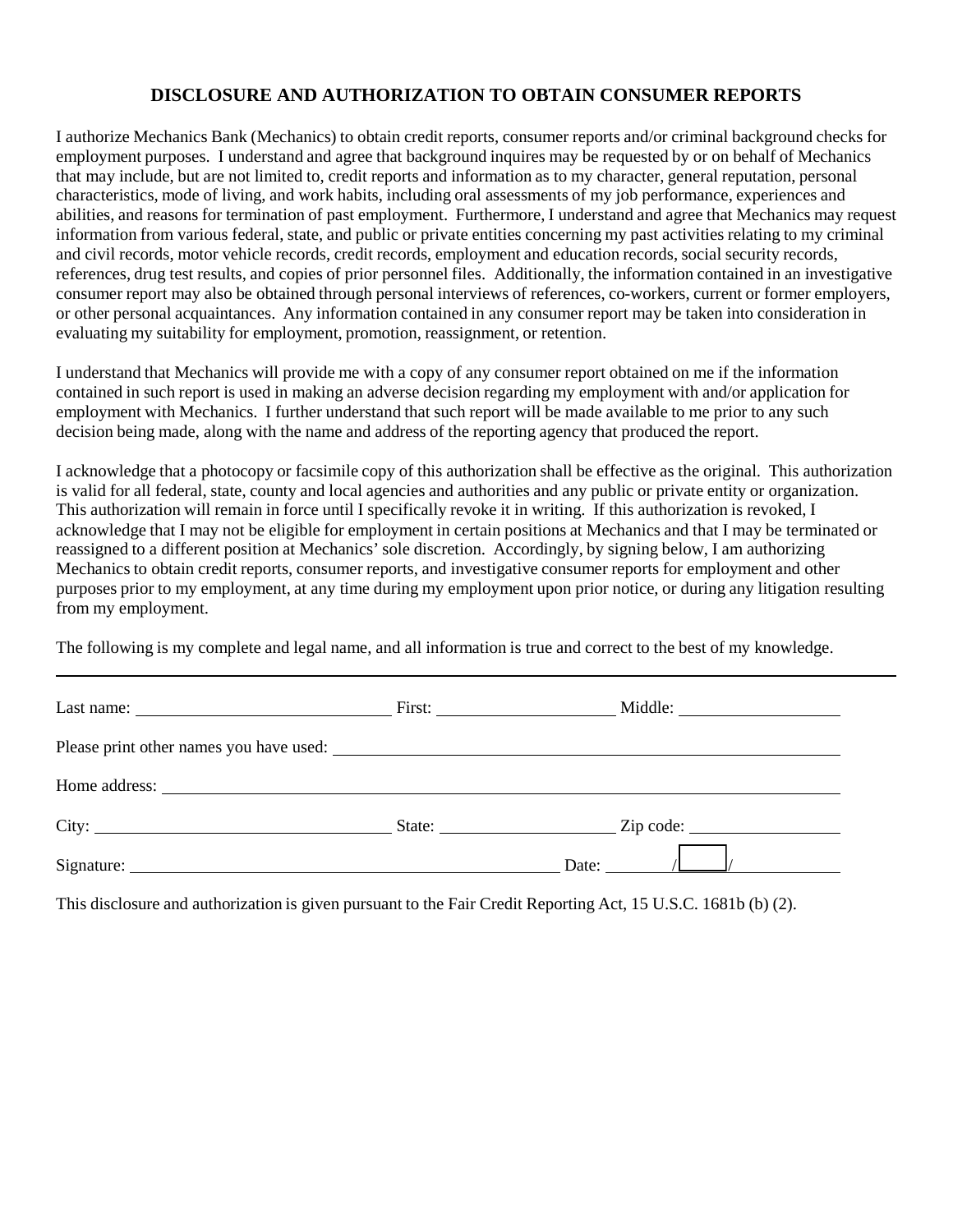#### **INVITATION TO IDENTIFY AS A PROTECTED VETERAN**

Mechanics Bank is an Equal Opportunity Employer. As required by the Vietnam Era Veterans' Readjustment Assistance Act (VEVRAA), we have established an Affirmative Action Program which is designed to help us employ and advance the employment of (1) disabled veterans; (2) recently separated veterans; (3) active duty wartime or campaign badge veterans; (4) and Armed Forces service medal veterans.

**Important Note:** The information collected in this form will be used only in ways that are not inconsistent with VEVRAA. Information you submit is voluntary, and your refusal to provide it will not subject you to any adverse treatment. Furthermore, the information that you d o submit will be kept confidential and used only in ways that are consistent with VEVRAA.

The classifications are defined as follows:

A "disabled veteran" is one of the following: (a) a veteran of the U.S. military, ground, naval, or air service who is entitled to compensation (or who but for the receipt of military retired pay would be entitled to compensation) under laws administered by the Secretary of Veterans Affairs; or (b) a person who was discharged or released from active duty because of a service- connected disability.

A "recently separated veteran" is any veteran who was discharged or released from active duty in the U.S. military, ground, naval, or air service in the past three years.

An "active duty wartime or campaign badge veteran" means a veteran who served on active duty in the U.S. military, ground, naval or air service during a war or in a campaign or expedition for which a campaign badge has been authorized under the law administered by the Department of Defense.

An "Armed Forces service medal veteran" means a veteran who, while serving on active duty in the U.S. military, ground, naval, or air service, participated in a United States military operation for which an Armed Forces service medal was awarded pursuant to Executive Order 12985.

If you believe you belong to any of the categories of protected veterans listed above , please indicate by checking the appropriate box below.

I identify as one or more of the classifications of protected veteran listed above

I am not a protected veteran

I decline to disclose my protected veteran status

If you are a disabled veteran and are seeking an accommodation that would enable you to perform the essential functions of the job, please contact the Human Resources Department at 419-524-0831.

Today's Date Today's Date Today's Date Assessment Countries are the Vour Name